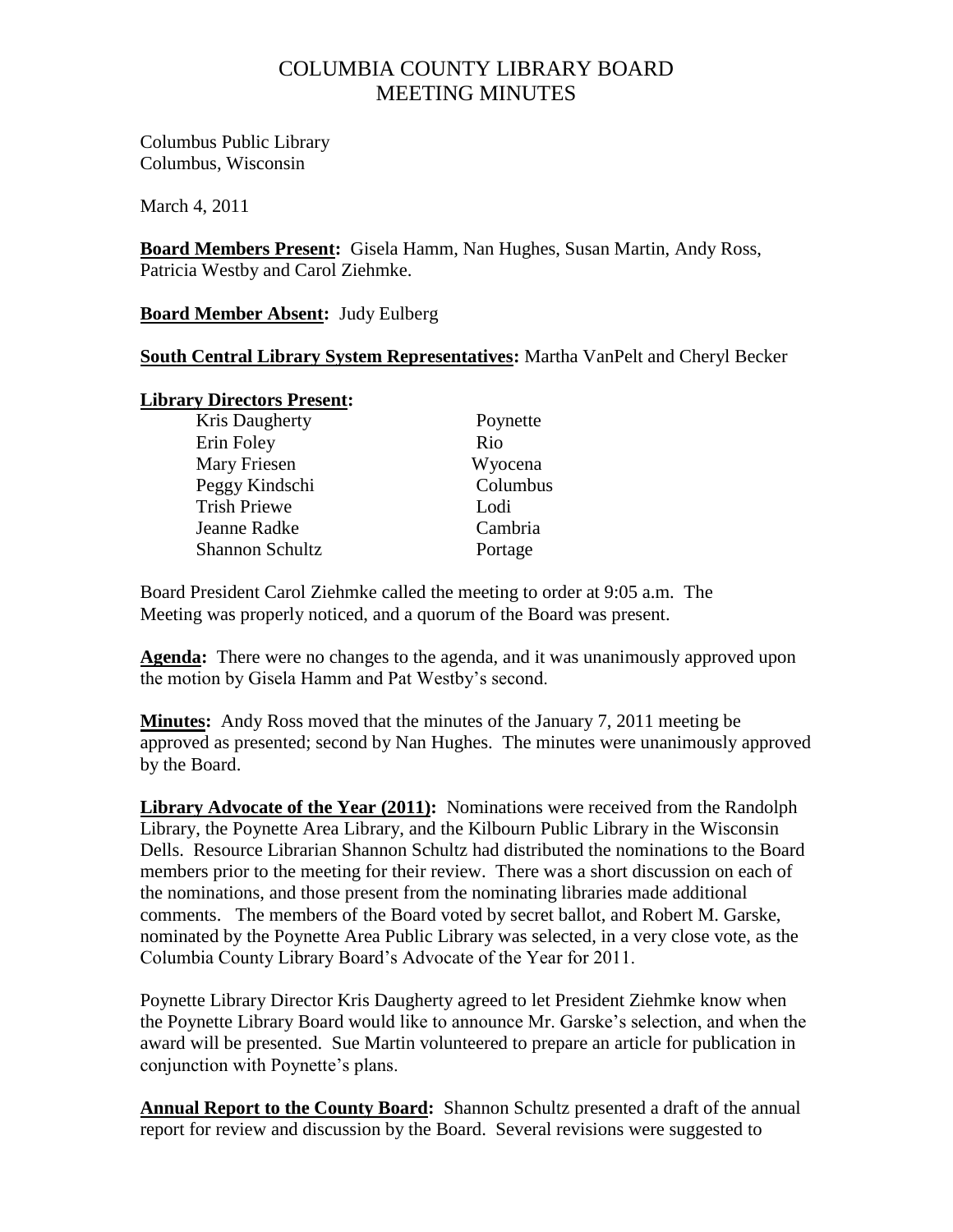clarify content and correct typographical/format errors. Gisela Hamm moved that the annual report be approved as amended, and Pat Westby seconded the motion that was then unanimously approved by the Board.

**Resource Librarian's Report**: Shannon Schultz deferred to the county library directors in attendance at the meeting.

**South Central Library System Report:** Cheryl Becker reported that all of the annual county library reports had been submitted. SCLS"s migration to the new software has been delayed until sometime in April to assure that it will be fully functional when it goes live. The Angie Cox Public Library in Pardeeville has made an offer, which has been accepted, to a new director; the name of the successful candidate has not been announced. Cheryl announced that the State of Wisconsin"s Department of Administration had declined the fiber grant, and explained that their system will remain on copper until its capacity is maxed out. The annual Library Legislative Day was postponed to March 22. The location has been moved to Monona Terrace. Since the Governor"s Budget Repair Bill calls for a 10% decrease in State aid to libraries as well as the elimination of the maintenance of effort requirement, active participation in this event by all libraries is strongly encouraged. The fact that the Bill also puts the levy limit at 0% or the cost of new construction in each county, funding will become even more difficult in the year ahead.

**Library Visits:** Nan Hughes visits the Columbus Library frequently, but she wants to make her report after she makes a 'formal' visit.

| Library                | <b>Board Member</b>     | Day/Time of Board Meeting                                         |
|------------------------|-------------------------|-------------------------------------------------------------------|
| Cambria<br>Columbus    | G. Hamm<br>N. Hughes    | $1st$ Thursday/9:00 a.m.<br>$3rd$ Tuesday/5:00 p.m.               |
| Lodi                   | P. Westby               | $2nd$ Monday/6:30 p.m.                                            |
| Pardeeville            | P. Westby               |                                                                   |
| Portage                | N. Hughes               | 2 <sup>nd</sup> Tuesday/noon<br>2 <sup>nd</sup> Tuesday/5:00 p.m. |
| Poynette<br>Randolph   | S. Martin<br>J. Eulberg | **                                                                |
| Rio                    | S. Martin               | $3rd$ Monday/5:00 p.m.                                            |
| <b>Wisconsin Dells</b> | C. Ziehmke              | $1st$ Thursday/10:30 a.m.                                         |
| Wyocena                | A, Ross                 | 3 <sup>rd</sup> Tuesday/4:45 p.m.                                 |

## **Board Member Library Choices – 2011:**

\* Previously held on the  $3^{rd}$  Monday at 4:30 p.m.

\*\* Previously held on the  $3<sup>rd</sup>$  Tuesday at 6:30 p.m.

## **Other Items of Interest:**

- •Fall River connects Children"s Library Month in November to its Summer Library Program.
- •March 2 was Read Across America Day, and the group discussed ways in which it was celebrated
- •The Portage Library recently hosted a Rock Band event to encourage teen/tween involvement in its programs.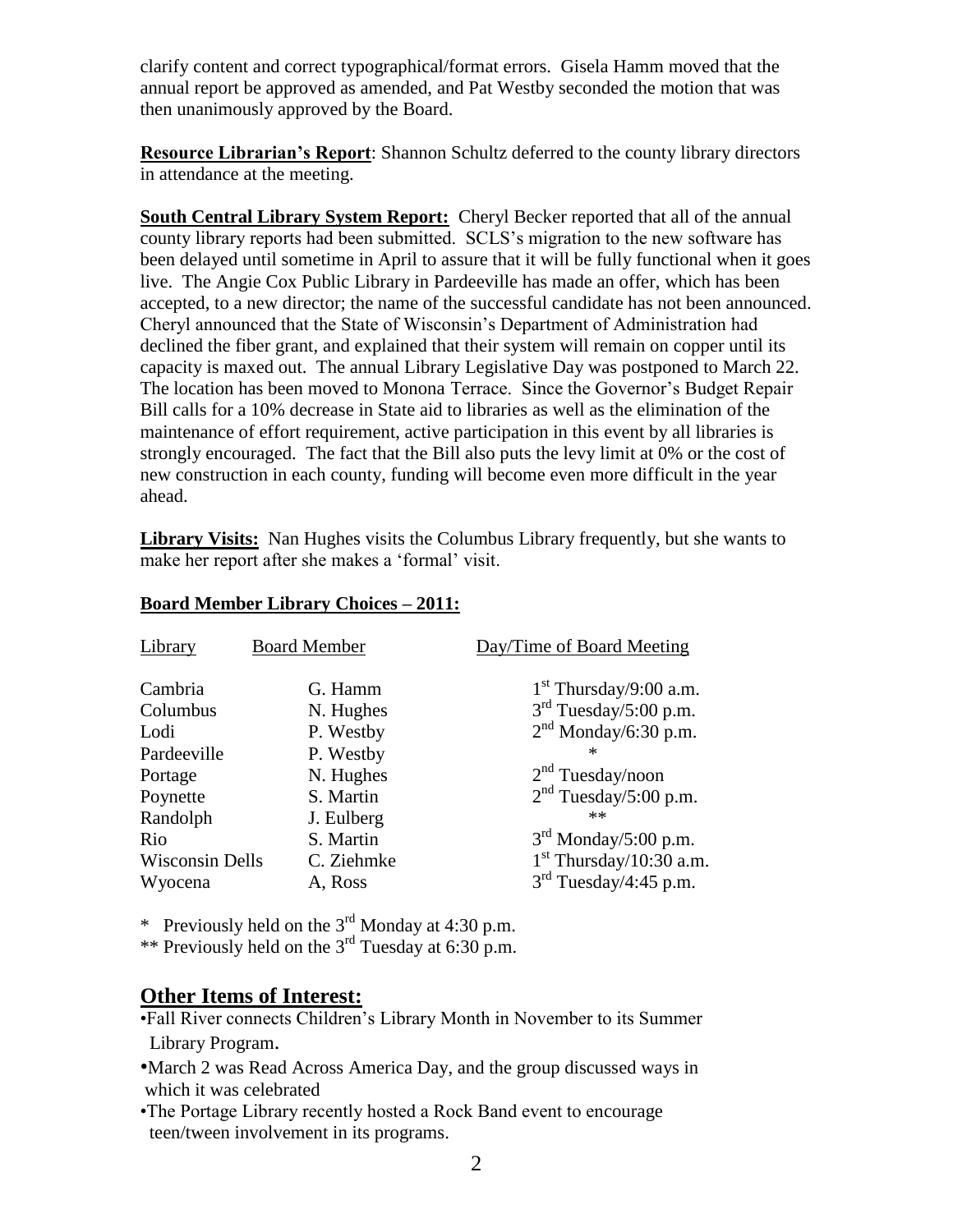Next Meeting: May 6, 2011 at the Lodi Women's Club Public Library (SCLS representative Cheryl Becker will not be able to attend the meeting.)

#### **Joint Meeting with Columbia County Library Directors:**

President Ziehmke opened the joint Board/Library Directors meeting at 10:05. Everyone in attendance introduced him/herself, providing some information about their experience and backgrounds. Each director was asked to describe recent or current activities in her library.

#### •Portage Public Library: Shannon Schultz:

The director and her Board have been reviewing it Standards of Service, and have discovered that the service is at less than the basic level in many categories. She reported that the City of Portage"s financial support of the library pays its operating expenses, while the county support pays for materials. She is currently working on adjusting job descriptions. The library is doubling its computer capacity, and plans to add computers for children to use. The major project on which Shannon and the Board are working is the renovation and expansion of the current library facility. The alterations will center on children"s activities with a story-time room, a craft room, program areas and kid-sized furniture will be incorporated. In addition a drive-through book drop-off is planned.

#### •Poynette Area Public Library – Kris Daugherty

Kris has been able to hire an 8-hour per week person, enabling the children's librarian to do more programming for kids. Currently, they are coordinating with the school on a fifth grade history project. Matthew Eckers, the author of a book about Henry McCollum, a native of Dekorra who died at Gettysburg in the Civil War, will participate in the event. Tom Pease, a singer/song writer who has roots in Pardeeville, will kick-off National Library Week in Poynette; "The Library is the Heart of the Community" is the theme that has been selected for National Library Week. Kris reported that the library will have a number of summer groups this year, and a tween/teen group will be added. She hopes that soon the library will have a larger facility to better serve the community.

#### •Wyocena Library – Mary Friesen

The Wyocena Library serves a community of about 700 people, and it has been open for seven years. The staff is made up of three part timers, including one individual who has been hired to expand children"s programs. The library has instituted Wednesday noon "Game Days," during which 10-12 people meet regularly to play dominoes or cards, for example. The library is going to be featured at a school assembly program soon to promote its summer programs. The library Board has decided to take a more active role in fund-raising, and the number of computers is being expanded slowly with plans to add three this year. Mary has begun an "Artist of the Month" program to highlight local artisans, and a display shelf will be built in the library so that the artists" works can be appropriately displayed.

## •Jane Morgan Memorial Library (Cambria) – Jeanne Radke:

Jeanne noted that when she started her career in Cambria, she was given \$700 to buy books of her choice for the library! The library joined the South Central Library System in 2000, and now it gets municipal funding, also. In the community, she stresses that the "library is not here for books only." The library is adding programming for both adults and children, and is adding a teen group, also. It is a one-person library, in that only one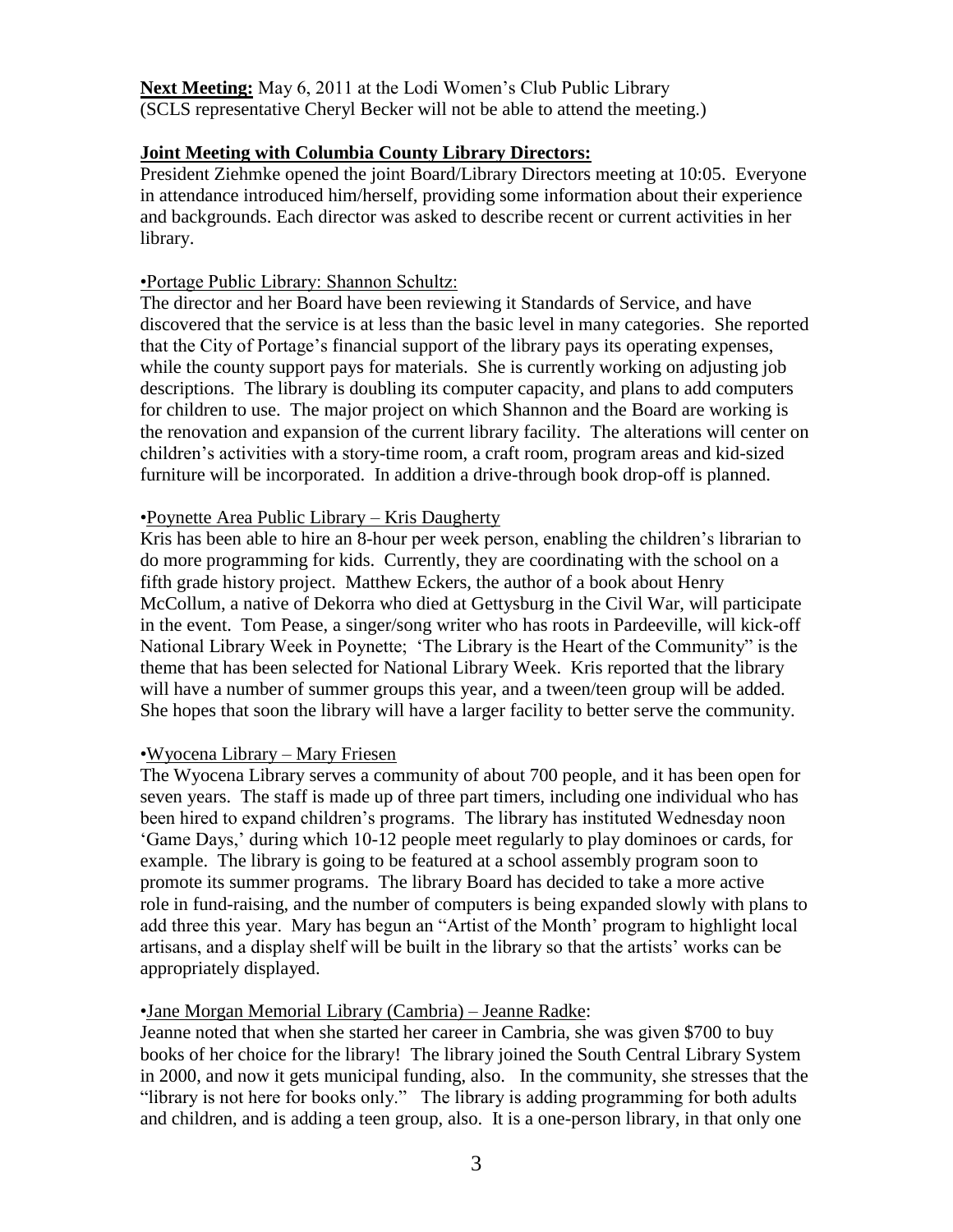person is on staff at a time, and they are all part timers. The library has an annual Tea Party; this year's theme was aprons, and 45 women, as well as the library board, were in attendance at the event. The library is also sponsoring its second annual bowling tournament this year.

## •Rio Community Library – Erin Foley:

Erin thanked the county for its financial support of the Rio Library, pointing out that the county dollars represent 1/3 of the library"s total budget! The library is open 46 hours a week, and there are no full-time employees. The library has received no money from the village for computers, but the townspeople and the Friends group have been very supportive – the Friends have purchased six computers for the library. The library has received some Federal funds to install handicapped accessible doors.

#### •Lodi Women"s Club Public Library – Trish Priewe:

Lodi's library is "incredibly busy and has an incredibly supportive population," reported Trish, the co-director of the library. The library averages one program a day, all year around! On March 5, the library will be the focus for Read Aldo Leopold Day, and will take Leopold"s mission to the public. In April, the library will hold Civil War-themed events, and it will celebrate "Christmas in July," with the author of a book about the "Christmas Tree Ship." Summer library program events will partner with the schools and with volunteer programs. A teen area has recently been created, and a teen advisory group will help schedule /suggest appropriate programs for that age group. The library will soon kick-off a new fund-raising event to beautify the garden space outside of the building. It will include a winding path with trees and shrubs and which will lead to a savannah behind the library. The Bruce Company donated a landscaping plan, and the plan is to sell bricks to line the path; patrons can have the bricks inscribed as they wish (within certain guidelines). They also plan to have "thinking points" on the path with questions to ponder like "What was your favorite book as a child?" Adding wireless capabilities to the library was a "real boon," and the wireless system is being upgraded. A two-hour open house featuring an e-book hands-on demonstration is being planned; it will be called an "E-Reader Petting Zoo."

## •Columbus Public Library – Peggy Kindschi:

A teen advisory board has recently been started, and one of the first programs was a DJ Workshop. A Friends of the Library group has been re-started with library renovation and expansion in mind. More space is needed for both adult and children"s programming, as well as meeting space. Programs are limited by the space the library has, and the library"s mechanicals are at the end of their life cycle; it is estimated that \$350,000 is needed to maintain the building and up-date its mechanicals. Once a month craft Saturdays have been instituted, and there will be an Author"s Festival in April. Three authors will share ideas on how to get a book published. Computer usage time slots have been expanded to one hour to better meet the needs of the patrons and laptops are available. The Columbus Library is on *Facebook,* and recently the CBS TV program *48 Hours* used the library"s fireplace area (reconfigured to resemble a living room) to film a segment of the program that will air on April 23 about the Marilyn McIntire murder in 1981, and the recent conviction of her murderer. The library distributes the publication *Book Page,* which reviews new books, to businesses in the area for their waiting rooms; the plan is to expand the distribution to hospitals too. Recently, the library purchased 'MagBoxes' to display and hold magazines, saving a great deal of shelf